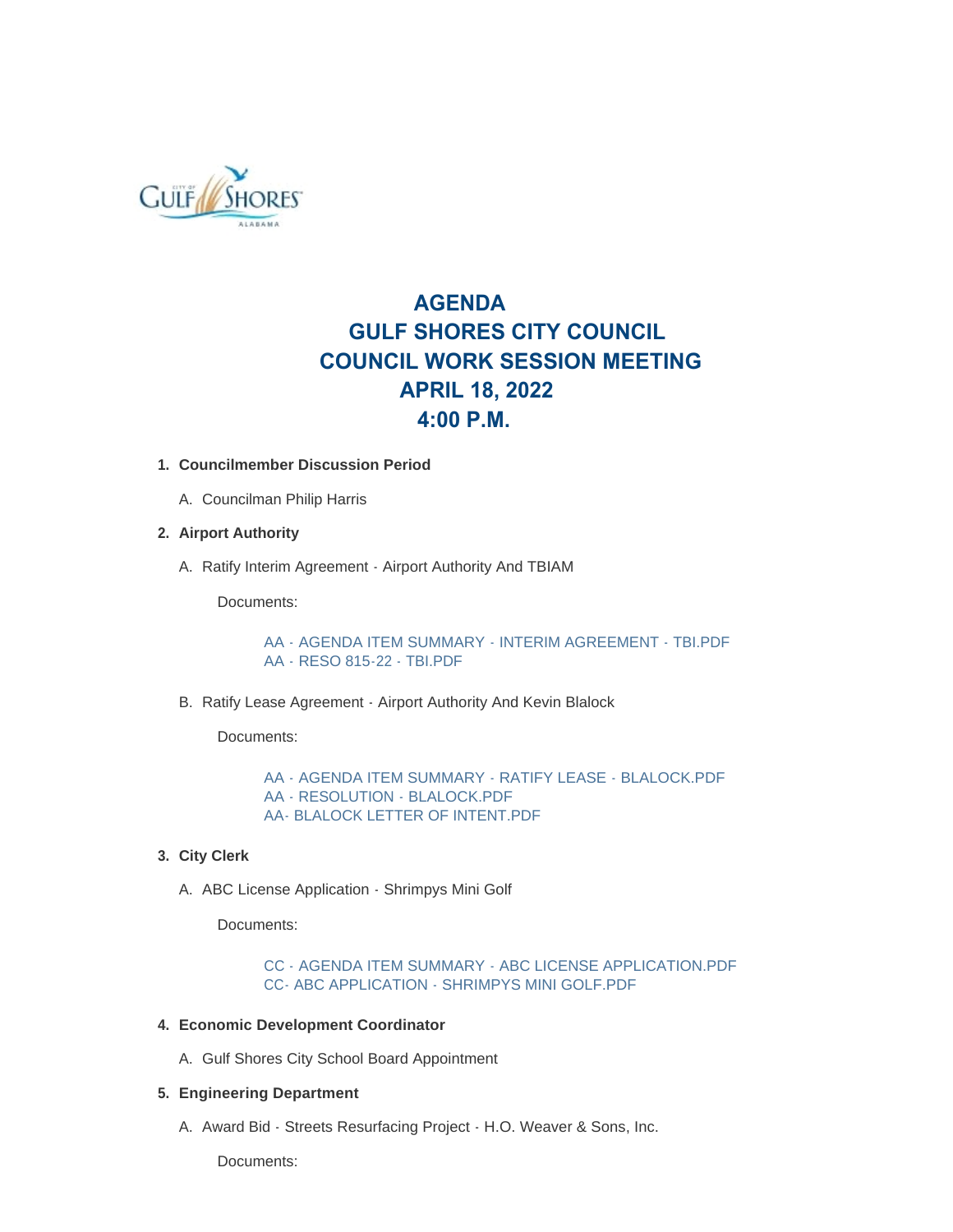# [ENG - AGENDA ITEM SUMMARY - STREETS RESURFACING BID.PDF](https://www.gulfshoresal.gov/AgendaCenter/ViewFile/Item/10009?fileID=21731) [ENG - STREETS RESURFACING BID TABULATION.PDF](https://www.gulfshoresal.gov/AgendaCenter/ViewFile/Item/10009?fileID=21732)

# **Finance And Administrative Services Department 6.**

A. Taxi Franchise Request - Blue Dolphin Taxi Gulf Coast, LLC

Documents:

# [FIN - TAXI FRANCHISE - BLUE DOLPHIN.PDF](https://www.gulfshoresal.gov/AgendaCenter/ViewFile/Item/10006?fileID=21725)

# **Fire Department 7.**

A. Reject Bid - Shipping Container

Documents:

[FD - AGENDA ITEM SUMMARY - REJECT BID - SHIPPING CONTAINER.PDF](https://www.gulfshoresal.gov/AgendaCenter/ViewFile/Item/10012?fileID=21737) [FD - BID TAB - 2022-0331 SHIPPING CONTAINER.PDF](https://www.gulfshoresal.gov/AgendaCenter/ViewFile/Item/10012?fileID=21738)

#### **Police Department 8.**

A. Amend Code - Golf Cart Ordinance - Gulf Wood Highlands Subdivision

Documents:

[PD - AGENDA ITEM SUMMARY - AMEND GOLF CART ORDINANCE.PDF](https://www.gulfshoresal.gov/AgendaCenter/ViewFile/Item/10011?fileID=21734) [PD - MAP - STREETS FOR PROPOSED GOLF CARTS USE.PDF](https://www.gulfshoresal.gov/AgendaCenter/ViewFile/Item/10011?fileID=21735) [PD - REQUEST FOR GOLF CARTS IN GULF WOOD HIGHLANDS](https://www.gulfshoresal.gov/AgendaCenter/ViewFile/Item/10011?fileID=21736)  SUBDIVISION.PDF

# **Public Works Department 9.**

A. Authorize Gulf Pines Neighborhood Streetscape Enhancement Feasibility Study

Documents:

[PW - AGENDA ITEM SUMMARY - GULF PINES NEIGHBORHOOD](https://www.gulfshoresal.gov/AgendaCenter/ViewFile/Item/10014?fileID=21779)  STREETSCAPE GS.PDF [PW - GULF PINES STREETSCAPE ENHANCEMENT FEASIBILITY STUDY](https://www.gulfshoresal.gov/AgendaCenter/ViewFile/Item/10014?fileID=21766)  PROPOSAL.PDF

### **Recreation And Cultural Affairs 10.**

A. Public Assembly Permit Application - Doc's Hot Trot For ARC

Documents:

[RAC - PUBLIC ASSEMBLY PERMIT APPLICATION - DOCS HOT TROT FOR](https://www.gulfshoresal.gov/AgendaCenter/ViewFile/Item/10004?fileID=21723)  ARC.PDF

B. Public Assembly Permit Application - COGS Music At Meyer Summer Series

Documents:

[RAC - PUBLIC ASSEMBLY PERMIT APPLICATION - COGS - MUSIC AT](https://www.gulfshoresal.gov/AgendaCenter/ViewFile/Item/10002?fileID=21721)  MEYER SUMMER SERIES.PDF